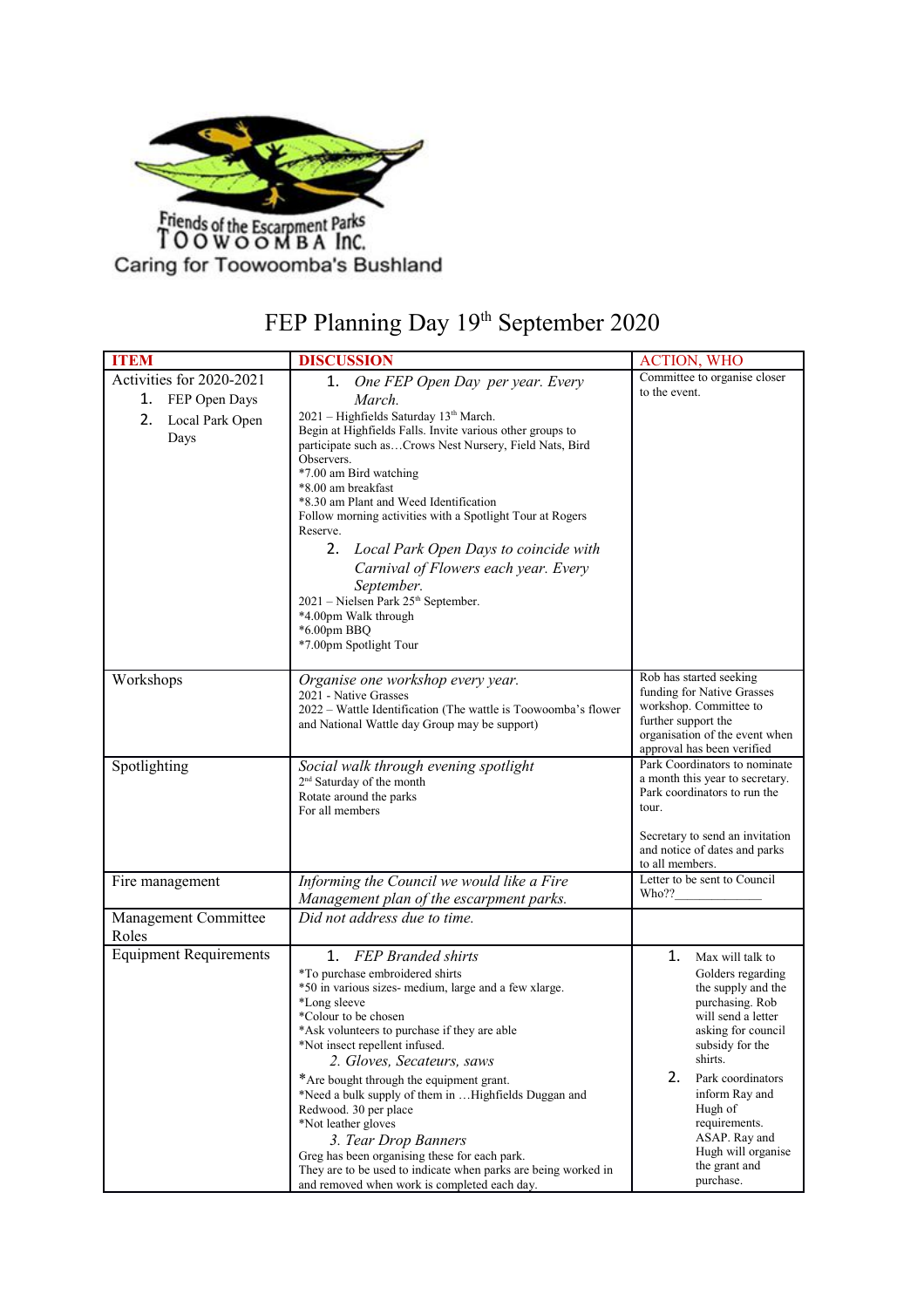|                                       | 4.Marque<br>*A marque is stored at Redwood.<br>* It is not branded but we can use tear drop banners with the<br>marque on days when needed.<br>*Heritage will lend us a marque whenever we need an extra.<br>5. Containers<br>*Echo Valley container to be moved to Highfields Falls. Will<br>need to be painted.<br>*A request to the council to provide a small 10ft container to<br>Leopard Ash Park will be sent.<br>*Duggan Park container is still in use, will be discussed when<br>no longer needed.                                                                                                                                                                                                                                             | 3.<br>Greg is following<br>this up<br>4.<br>Contact Hugh if the<br>Marque is required.<br>Ray can organise<br>the Heritage<br>marque if it is<br>needed.<br>5.<br>Greg and Jane to<br>coordinate the<br>removal and<br>placement of<br>container for<br>Highfields.<br>Kaye will send a<br>request to the<br>council regarding<br>the new container<br>in Leopard Ash. |
|---------------------------------------|----------------------------------------------------------------------------------------------------------------------------------------------------------------------------------------------------------------------------------------------------------------------------------------------------------------------------------------------------------------------------------------------------------------------------------------------------------------------------------------------------------------------------------------------------------------------------------------------------------------------------------------------------------------------------------------------------------------------------------------------------------|------------------------------------------------------------------------------------------------------------------------------------------------------------------------------------------------------------------------------------------------------------------------------------------------------------------------------------------------------------------------|
| <b>Grant Applications</b>             | Regular Grants<br>*February and August<br>Environment Grants for herbicides and tools<br>Up to \$5000<br>Spasmodic Grants<br>*State, Federal and Council<br>Preparation<br>*Ideas for grant applicationcameras, park bench Nielsen,<br>Carpet boards for display purposes.<br>*Send in any other requests early so if the grant pops up we can<br>put a submission in.                                                                                                                                                                                                                                                                                                                                                                                   | Park Coordinators to send in<br>ideas for grants.<br>Park coordinators to work with<br>President, secretary and<br>treasurer to submit grant.<br>Secretary to inform<br>coordinators when grants are<br>available.                                                                                                                                                     |
| Member and Public<br>Communication    | $1_{-}$<br>Newsletter<br>*Penny has offered to do a newsletter. Greg will initially support<br>Penny with format.<br>*Send to Councillors, DDEC, BPAC.<br>*Include in the newsletter items such asevents, pictures,<br>calendar, fact sheets, where parks are.<br>2. Facebook<br>* Shirley is coordinating Facebook and is willing to continue.<br>*Ideas to include are ID of weeds, How to weed, Pictures of<br>flowers, plants and animals, Pictures of activities and events,<br>Calendar of events.<br>3. Website<br>*Newsletter<br>*minutes<br>*Calendar of events<br>*Details regarding work in Parks<br>4. Calendar<br>*a calendar of events will be produced and distributed to<br>members.<br>*It will also go into newsletter and on website. | 1, Penny with initial support<br>from Greg<br>2.<br>Rob will contact<br>Shirley to discuss<br>Facebook.<br>3.<br>High is willing to<br>continue Website<br>organisation.<br>4.<br>Kaye will consult<br>with Rob to<br>produce the<br>calendar                                                                                                                          |
| Petition                              | FEP is petitioning the TRC<br>*to exclude Redwood Park from the Mountain Bike Plan.<br>*Obtain alternative land to achieve the required outcomes. (see<br>petition for details)                                                                                                                                                                                                                                                                                                                                                                                                                                                                                                                                                                          | Rob has produced petition<br>forms and distributed to the<br>coordinators.<br>Coordinators to get as many<br>signatures as possible and send<br>back to Rob ASAP.                                                                                                                                                                                                      |
| Highfields Falls Park                 | 1. The establishment of a group to work in<br>Highfields falls<br>*Jane Butler is willing to be the coordinator of this group. Max<br>is the certified Herbicide licensee.<br>*Focus on privet, lantana and replanting.<br>*A letter to the council formally informing them of the group's<br>presence.<br>*2 <sup>nd</sup> , 3 <sup>rd</sup> , 4 <sup>th</sup> Tuesday of each month<br>*A container will be organised from Echo Valley<br>*Toowoomba Christian College is a possibility for a working<br>group. If this occurs a Porta Loo will need to be organised.<br>*Canvas council for a viewing platform.                                                                                                                                       | Jane is coordinator. Max will<br>support.<br>Jane to liaise with Hugh and<br>Ray regarding equipment.<br>Rob to send a letter to council<br>formally recognising the<br>working group and ensuring a<br>container to store tools and<br>equipment can be placed here.<br>Mark Ready, Taryn, Daniel<br>Park Coordinators to manage                                      |
| School Working Groups in<br>the Parks | 1.<br>Who, How and When<br>* 20-30 maximum students                                                                                                                                                                                                                                                                                                                                                                                                                                                                                                                                                                                                                                                                                                      | this activity.                                                                                                                                                                                                                                                                                                                                                         |